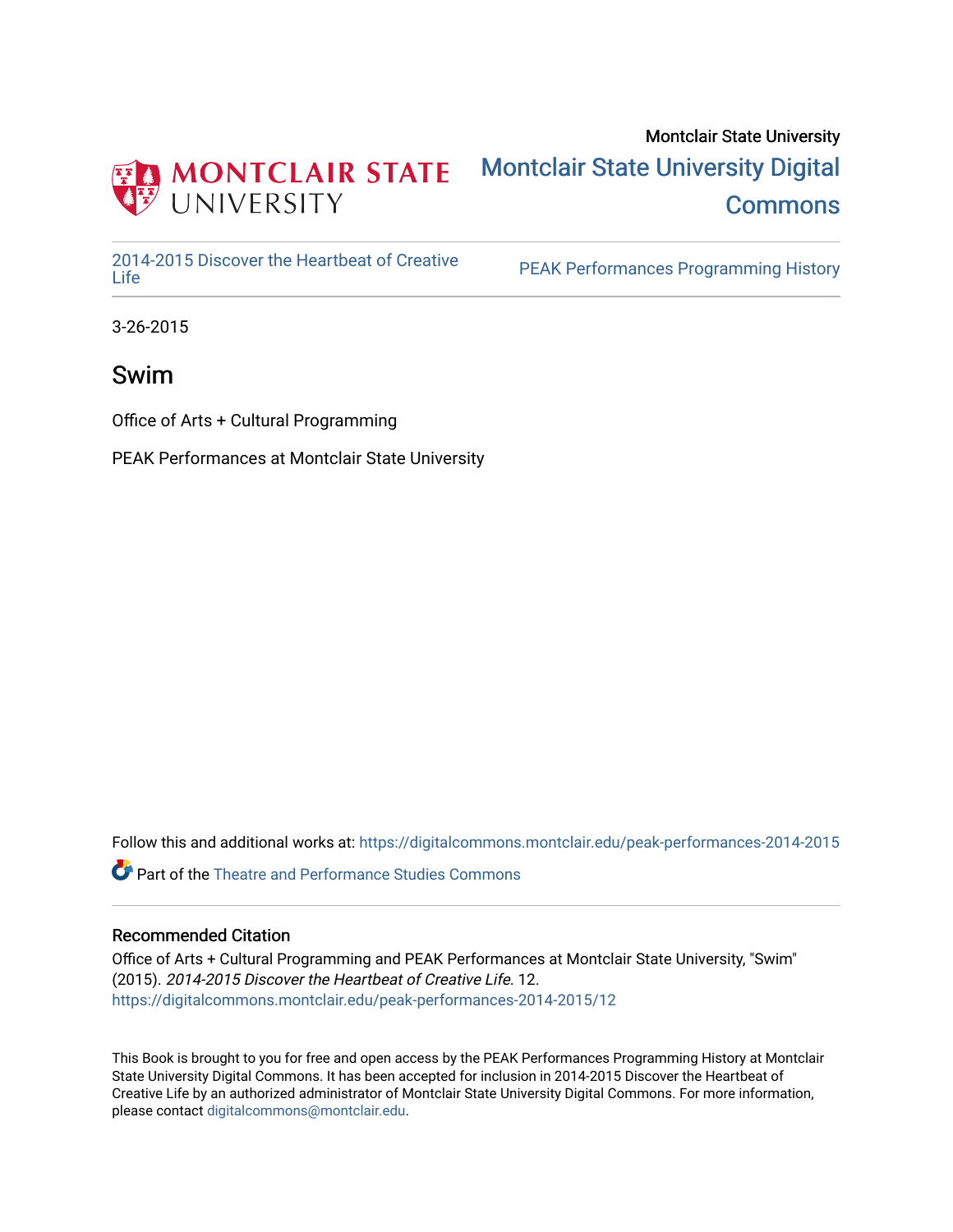

# SWIM

**A Theater Piece by Robert Whitman March 26–29, 2015 Alexander Kasser Theater**

**ED MONTCLAIR STATE**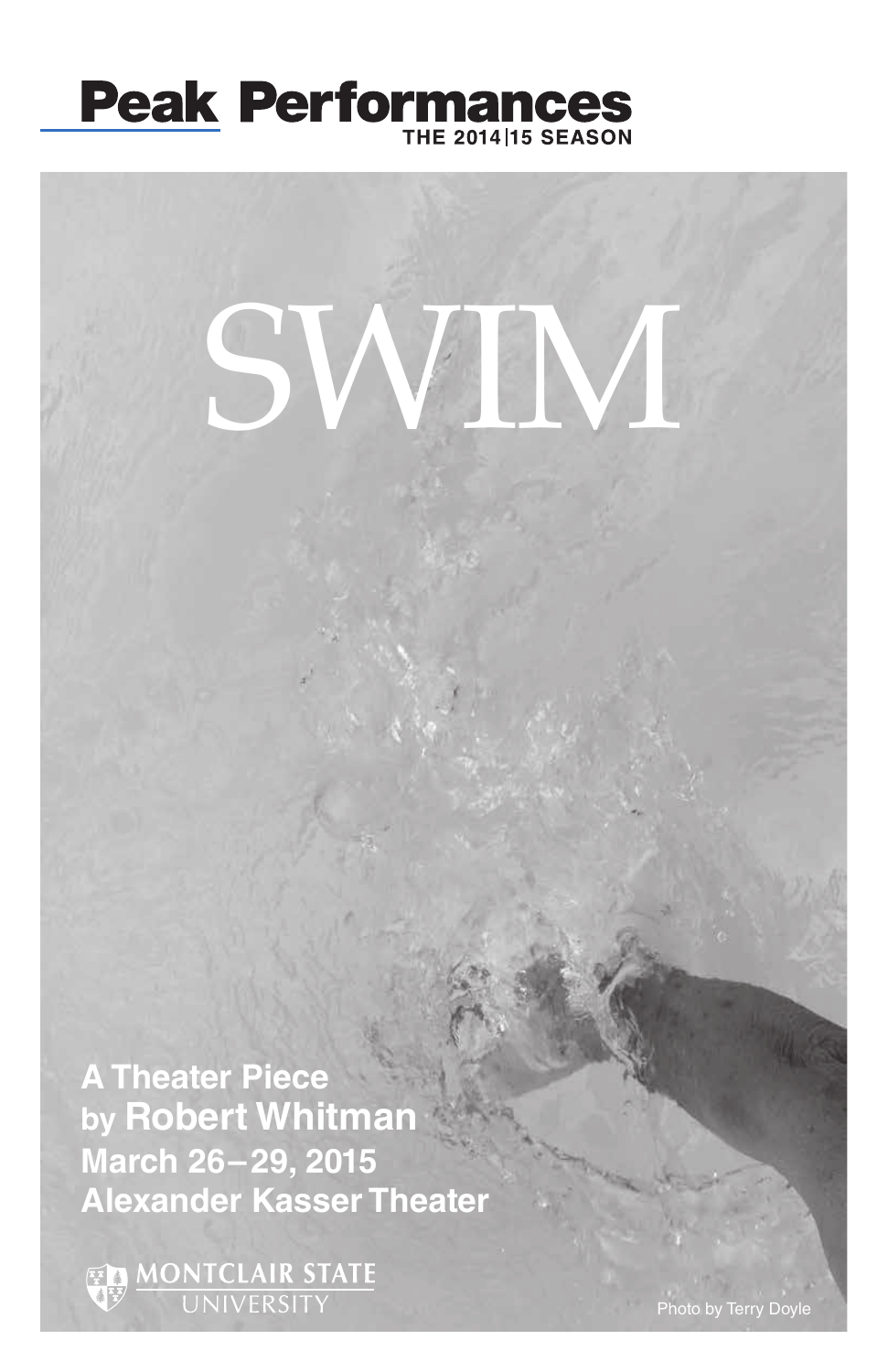Dr. Susan A. Cole, President Daniel Gurskis, Dean, College of the Arts Jedediah Wheeler, Executive Director, Arts & Cultural Programming

### **World Premiere!**

## SWIM

Written and Directed by **Robert Whitman** Coordinating Producer **Julie Martin** Consultant **Emilie Gossiaux**

Sound Design by **Jacob Burckhardt**  Sound Provided by **Jacob Burckhardt**  and **Jacob Kirkegaard** Filming by **Jacob Burckhardt**

Singer/Songwriter **Fiona** Guitarist **Jeff Ciampa** Performers **Lama Abdo, Irena Pejovic, Derek Wright, Mina Zarfsaz** Swimmers **Erich Homenik, Jacob Burckhardt**

Automation **David O. Smith** Additional Filming and Archival Photography **Ann Marie Williams, Brian Keith Williams** Installation Crew **Jeff Cierniak, Marc Critelli, Jason Flamos, Elizabeth Flynn, Caitlin Knowles, Noelle Rasco, Steven Rust, Will Senedzuk, Rocco Terranova** Run Crew **Jesse Haack, Chris Ollo, Rocco Terranova**

Produced by Peak Performances @ Montclair State (NJ).

Duration: 1 hour, no intermission.

**Please do NOT silence your cell phone for this performance! Ask someone to call you during the performance: let your phone ring, answer it, and then hang up.**

The taking of photographs or videos and the use of recording equipment are not permitted. No food or drink is permitted in the theater.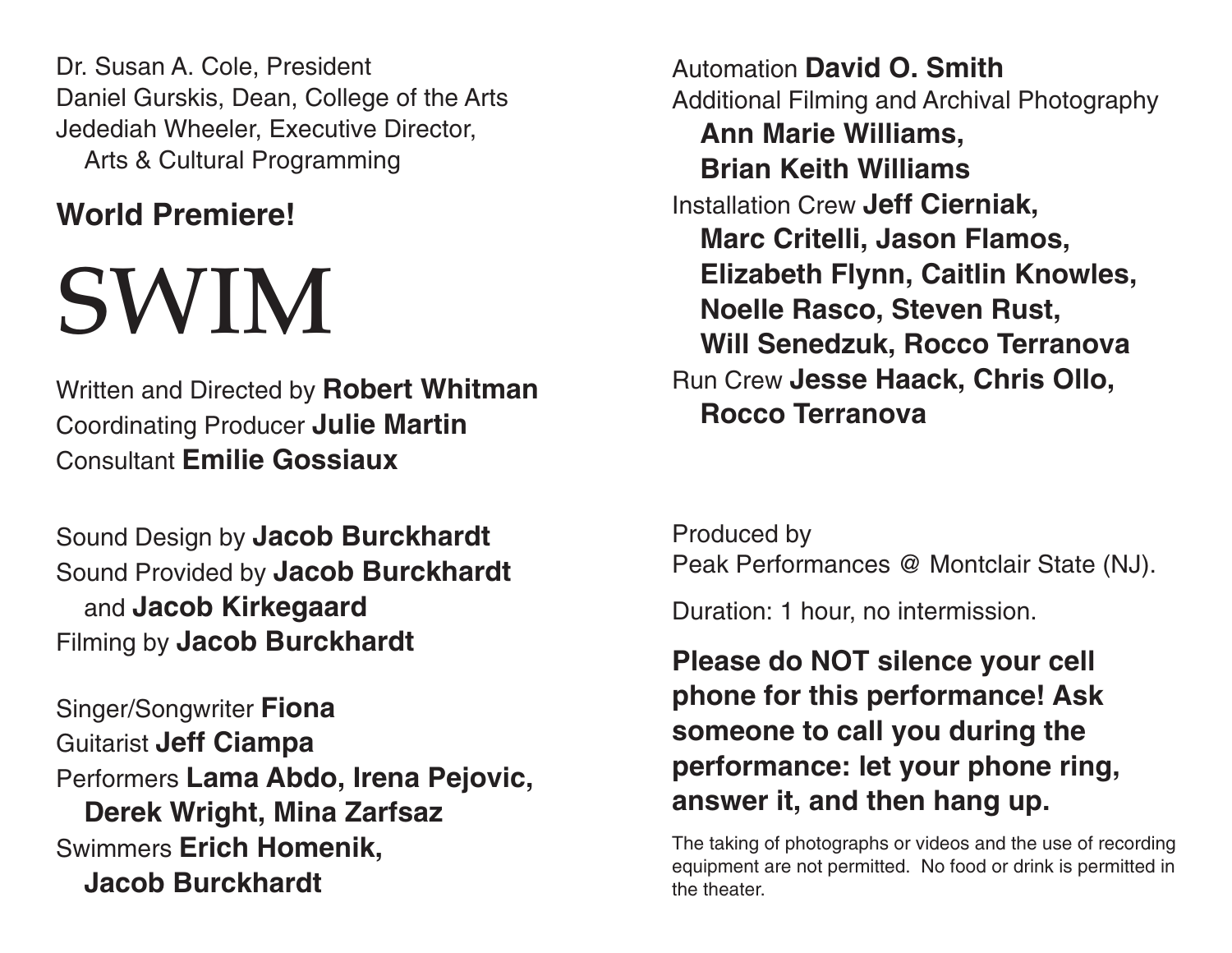Robert Whitman was born in New York City in 1935. He received a BA in English Literature from Rutgers University in 1957 and studied art history at Columbia University in 1958.

As a pioneer of artists' theater of the late 1950s and early 1960s, Whitman, together with Jim Dine, Red Grooms, Allan Kaprow, and Claes Oldenburg, presented performances that combined performers, props, sound, and lights in nontraditional theater spaces throughout lower Manhattan. Notably, with his pioneering piece *The American Moon* (1960), Whitman became the first artist of his generation to incorporate slides and film into his performances. During this time he also exhibited mixed-media works at some of New York's more important contemporary venues, including the Hansa, Reuben, Martha Jackson, and Sidney Janis galleries.

During the 1960s, Whitman became increasingly interested in creative

**About the Artist** collaboration with scientists, engineers, and specialists beyond the realm of the visual specialists beyond the realm of the visual arts world, which led to his participating in *9 Evenings: Theatre and Engineering* at the 69th Regiment Armory in New York City in 1966. The same year Whitman cofounded, with engineers Billy Klüver and Fred Waldhauer and artist Robert Rauschenberg, Experiments in Art and Technology (E.A.T.), a foundation that provided artists with access to technology through collaborations with engineers and scientists. He also collaborated on the design, construction, and programming of the Pepsi Pavilion at Expo '70, in Osaka, Japan, and made a new work for the Art & Technology Show, shown at the US Pavilion at Expo '70 and at the Los Angeles County Museum of Art (1971).

> His one-person exhibitions have been presented at such venues as the Jewish Museum, New York (1968); Museum of Contemporary Art, Chicago (1968); Museum of Modern Art, New York (1973); and Pace Gallery, New York (1995, 1997, 2004, 2007). He has presented theater works in various European venues, including Moderna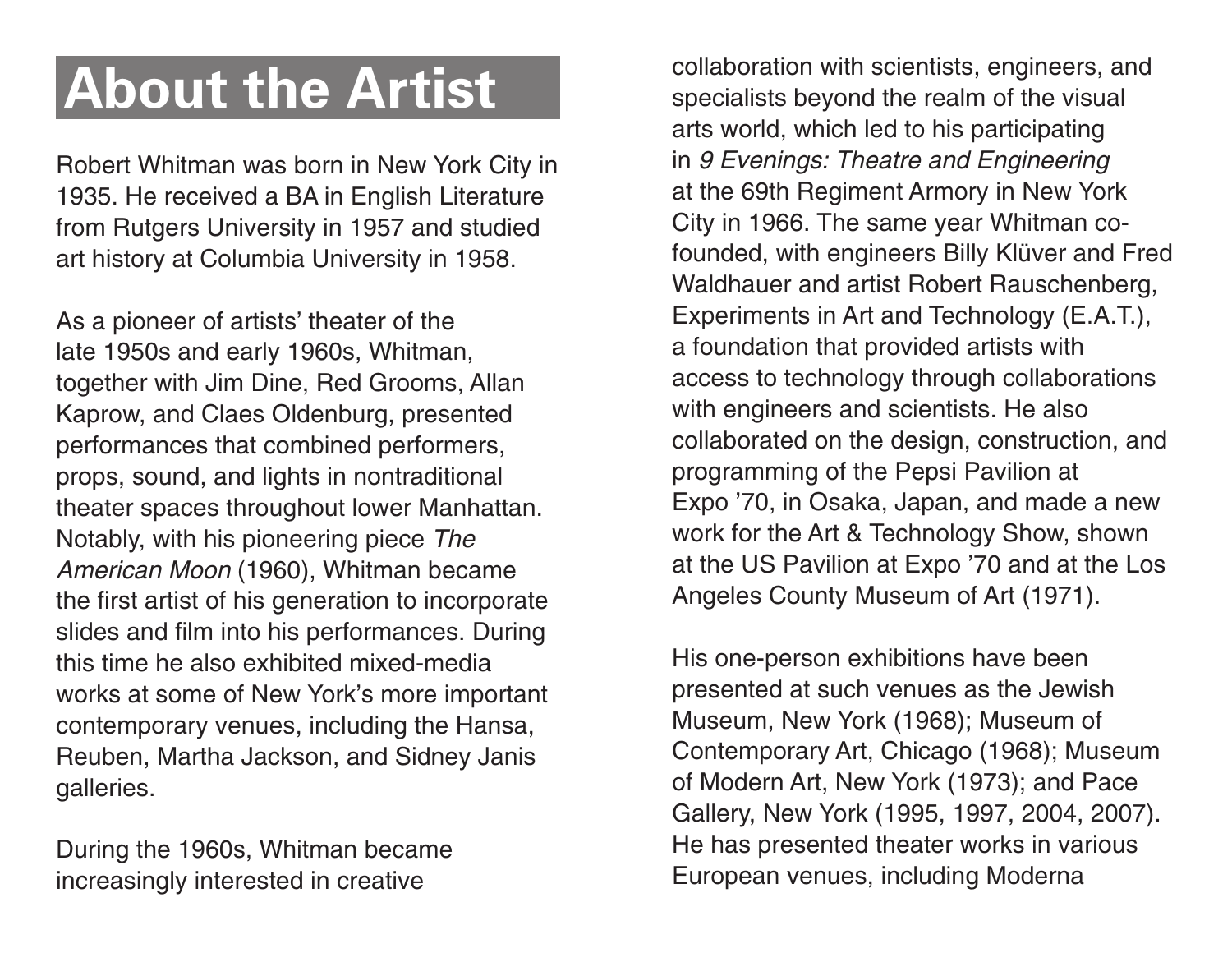Museet, Stockholm (1987 and 1989); Centre Pompidou, Paris (2001 and 2002); the New Media Festival in Leeds, England (2004); and Museo Nacional Centro de Arte Reina Sofía, Madrid (2010).

Dia Art Foundation organized a retrospective of his theater works in 1976 and, in 2003, presented *Playback*, an exhibition bringing together a selection of key works from the early 1960s to late 1970s spanning various media, including presentations of *Light Touch* (1976) and *Prune Flat* (1965). The exhibition traveled to Museo Serralves, Porto, Portugal, in 2004 and to Museu d'Art Contemporani de Barcelona in 2005.

In 2005 Whitman launched a large-scale communications project, *Local Report,* the latest version of a series of telephone pieces that began with *NEWS* in New York in 1972, where reports from participants using pay phones all over the city were played over radio station WBAI. *Local Report* consisted of live performances held on successive weekends at five different places around New York City in which participants used video cell

phones to create and send short video films and sound reports from their areas, the final playback resulting in a multiscreen video and sound installation shown at the Guggenheim Museum, New York. An international version of the work, *Local Report 2010,* produced by Creative Time, gathered reports from more than 90 participants in cities around the world, and these visual and audio reports came into and continued to play on a fivescreen installation at Eyebeam Center in New York City.

*Passport* was co-commissioned in 2011 by Peak Performances @ Montclair State (NJ) and Dia Art Foundation. This ambitious work was performed simultaneously in two places: indoors at the Alexander Kasser Theater at Montclair State and outside on the banks of the Hudson River near Dia:Beacon. During the simultaneous performances, images and activities performed at one site were transmitted to, and projected at, the other performance site: for example, a person "walking" upside down across the stage was projected on a large screen outdoors, while a woman crossing the outside space lying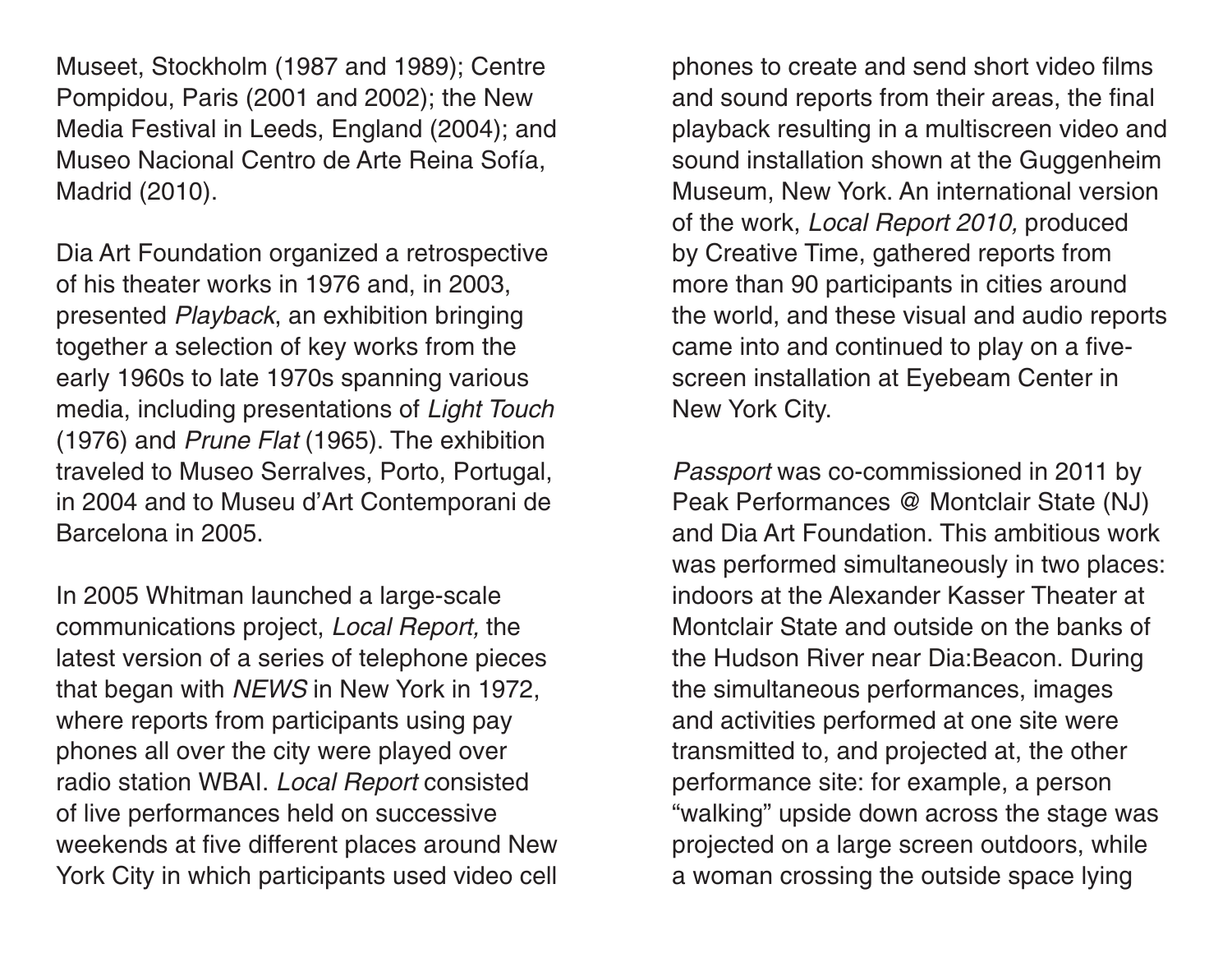on the back of a white horse appeared as a video projection crossing the stage of the Kasser Theater.

*Local Report 2012* was an international media and telecommunications work in which Whitman used cell phone video clips and live voice reports from approximately 90 participants in cities around the world to create a live sound and video performance and continuing installation, composing in real time what he calls "a cultural map of the world." The work was produced by Creative Time and performed on October 11, 2012, at Eyebeam Art + Technology Center in New York City. The Stanford Institute for Creativity and the Arts at Stanford University, as well as George Mason University in Alexandria, Virginia, and Le Consortium in Dijon, France, participated in the project as satellite performance receiving sites.

Whitman is represented by the Pace Gallery, New York.

## **Acknowledgments**

The artist would like to express his thanks to Dr. Paul W. Glimcher, Center for Neural Science, and Dr. Edward A. Vessel, Center for Brain Imaging, New York University.

Swimming filmed at Montclair State University's Recreation Center, with the assistance of Monika Bujas, Alex Delgado, Christian Goebelbecker, and Alex Sperling of Montclair State's Aquatics Program. Additional swimming filmed at Pershing Field Pool, Jersey City.

Special thanks to Andrew Atkinson and Andrea Stover of Montclair State's College of the Arts; to Lynne Bejoian, Elaine Gerber, and Fran Prezant of the Disability Studies Faculty Alliance; and to Linda Smith of the Disability Resource Center for their advice and support. Additional thanks to John McEwan, Robert Carr, and the New Jersey Theatre Alliance's Cultural Access Network Project for the helpful resources they provided.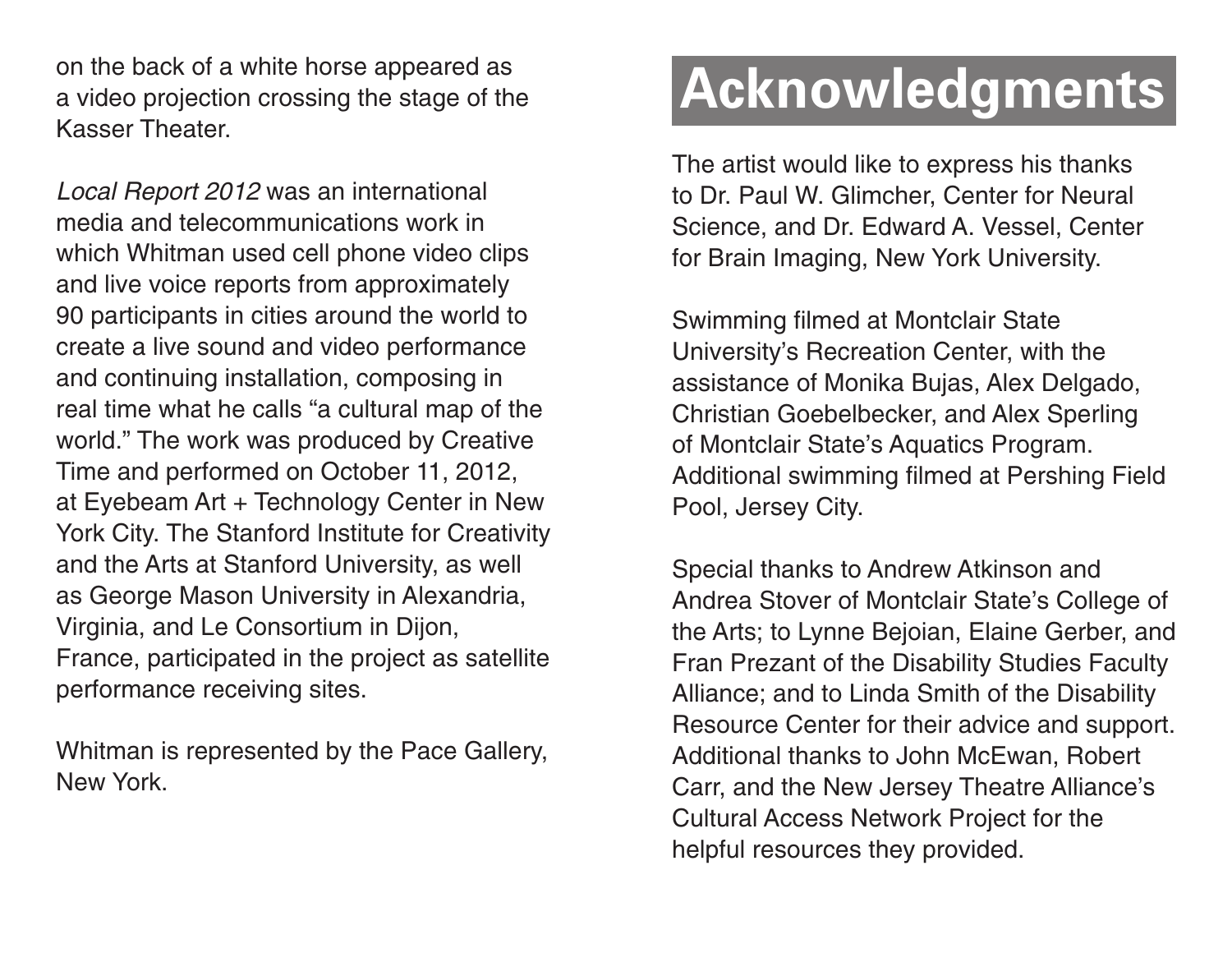**Office of Arts & Cultural Programming** Executive Director **Jedediah Wheeler** Executive Producer **Jill Dombrowski** Production/Facility Manager **J. Ryan Graves** Cultural Engagement Director

#### **Carrie Urbanic**

Media and Marketing Specialist **Amy Estes** Director of Audience Services

#### **Robert Hermida**

Technical Director **Colin Van Horn** Lighting Supervisor **Chris Holland** Audio Visual Engineer **Erik Trester** Cultural Engagement Assistant

#### **Hannah Rolfes**

Production Associate **Gillian P. Holmes**  Film Project Coordinator **Omonike Akinyemi** Box Office Manager **Pierson Van Raalte** House Manager **Maureen Grimaldi** Graphics **Patrick Flood/pfloodesign.com** Press **Ellen Jacobs Associates** Program Editor **Susan R. Case**

### **Staff College of the Arts**<br> **College of the Arts**<br>
Dean Daniel Gursk Dean **Daniel Gurskis**

Associate Dean **Ronald L. Sharps** Assistant Dean **Linda D. Davidson** Director of Administration **Marie Sparks** College Administrator **Zacrah S. Battle** Executive Assistant to the Dean

#### **Alyson Thelin**

Program Assistant **Kilolo Kumanyika** Art and Design **Aissa Deebi** John J. Cali School of Music **Jon Robert Cart** School of Communication and Media

#### **Merrill Brown**

Theatre and Dance **Randy Mugleston** Broadcast and Digital Media Facilities

#### **Nick Tzanis**

University Art Galleries **Teresa Rodriguez**